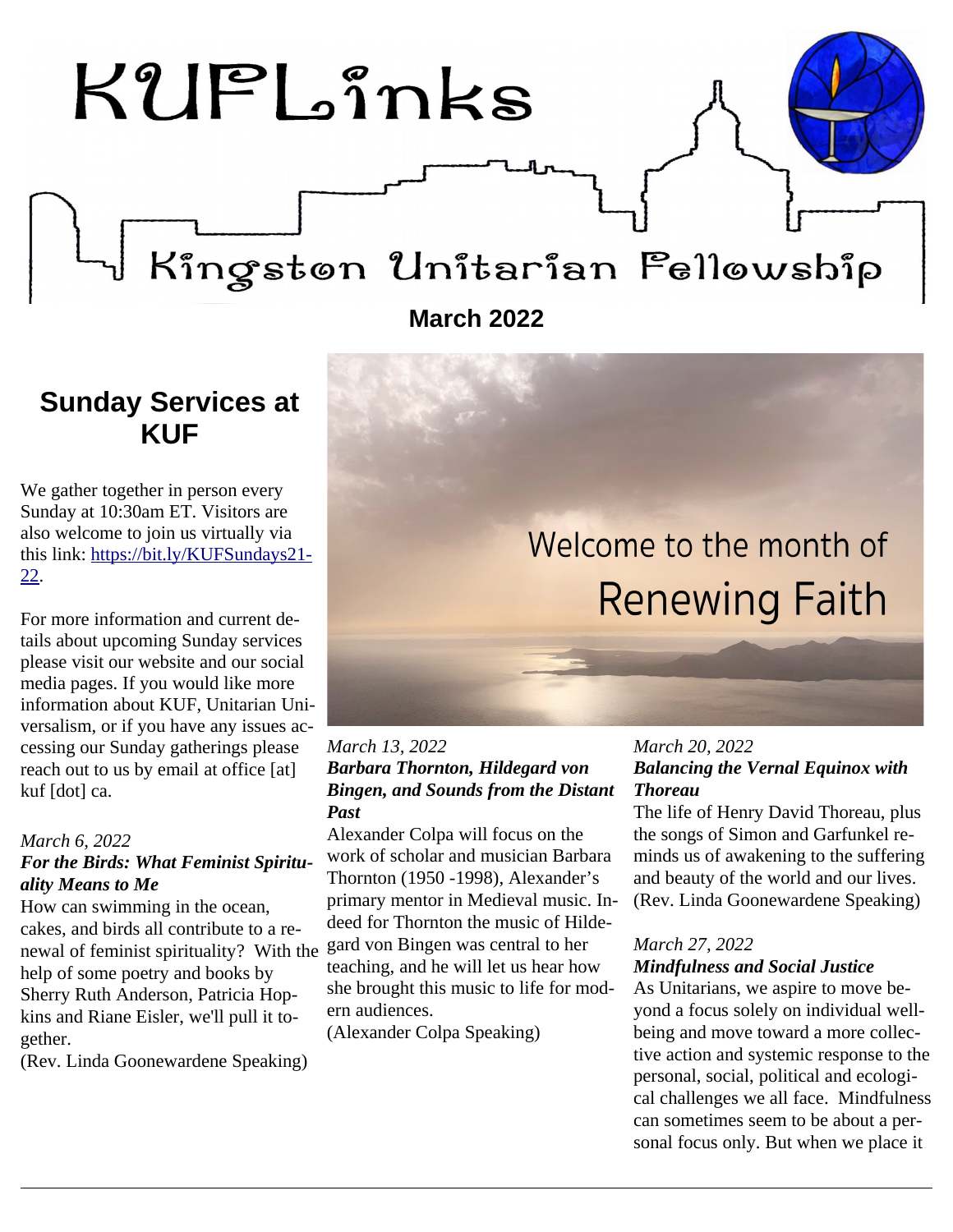### **Table of Contents**

| Sunday Services at KUF1                 |
|-----------------------------------------|
| Connecting: Exploring This Month's      |
|                                         |
| <i>Engaging: An Opportunity to Live</i> |
| the Theme More Deeply2                  |
| Deepening: A Contemplative Prac-        |
|                                         |
| KUF Gathering Together Update -         |
| Multi-Platform Services Return!3        |
| Notes from the KUF Board of Direc-      |
| tors - February 20223                   |
| KUF Finance FAQs3                       |
| Share Your Vision for KUF!4             |
| KUF Publications5                       |
| Board of Directors 2021-2022            |
| Committees and Board Liaisons6          |
|                                         |
|                                         |
|                                         |

within a social justice context, these practices can offer us valuable ways to integrate both individual and collective change.

(Susan Young Speaking)

Faith is a willingness to take the next step. to see the unknown as an adventure. to launch a journey.

**Sharon Salzberg** 

# <span id="page-1-2"></span>**Connecting: Exploring This Month's Theme**

How do we renew our faith when so much is falling apart? In these fragile days,

we, who assess life through "the fire of reason," find so little reason to trust that everything's going to be ok. The climate is collapsing. Racism so often morphs more than it is removed. Politics divide more than they unite. Don't tell us it's slowly getting better. Don't ask us to deny this feeling of despair that feels so real. On so many days, we have lost our hope for a better day.

But we do long for it! Don't we? Despite the setbacks and slowness, there remains something inside that continues to say, "It can be better!" "More is possible!" "I need to believe that goodness is real." It's a longing that lingers no matter what.

Maybe that's what the preacher meant when he spoke of faith

as a hunger for home.

Maybe faith is more about remembering

our longing for what we love and who we want to be,

more than it is an act of restoring our trust

that everything will work out well.

Maybe the peacenik was right: We must remain faithful to the fight not because change is guaranteed but to ensure that we are not changed.

*(From the March 2022 Soul Matters materials on the theme Renewing Our Faith.)*

### <span id="page-1-1"></span>*Engaging:* **An Opportunity to Live the Theme More Deeply**

Your Faith in Six Words

Sometimes talking about faith can wind us in circles. Ultimately, our faith is too complex, visceral and personal to be easily shared. But some have cut through the complexity by attempting to sum up their faith using only six words. It's a practice that clarifies and amplifies what matters most to us. It helps remind us of and hold on to our deepest commitments.

So this month, try it for yourself. Create your own six-word faith statement. Here are some inspiring examples to help you on your way:

[https://www.facebook.com/](https://www.facebook.com/revjakebmorrill/posts/10203771525878015) [revjakebmorrill/posts/](https://www.facebook.com/revjakebmorrill/posts/10203771525878015) [10203771525878015](https://www.facebook.com/revjakebmorrill/posts/10203771525878015)

[https://www.facebook.com/](https://www.facebook.com/tandi.rogers/posts/10152204974568645) [tandi.rogers/posts/10152204974568645](https://www.facebook.com/tandi.rogers/posts/10152204974568645)

### <span id="page-1-0"></span>*Deepening: A Contemplative Practice Experiment*

Tell Them!

More often than not, we can't renew our faith on our own. It takes others. Their commitment to justice renews our faith that a better world is possible. Their compassion and kindness (even when they have struggles of their own), renews our faith in humanity. Their bravery reignites our faith in ourselves.

So who is that "other" for you? Whose faithfulness renews your own? And most importantly, have you told them?!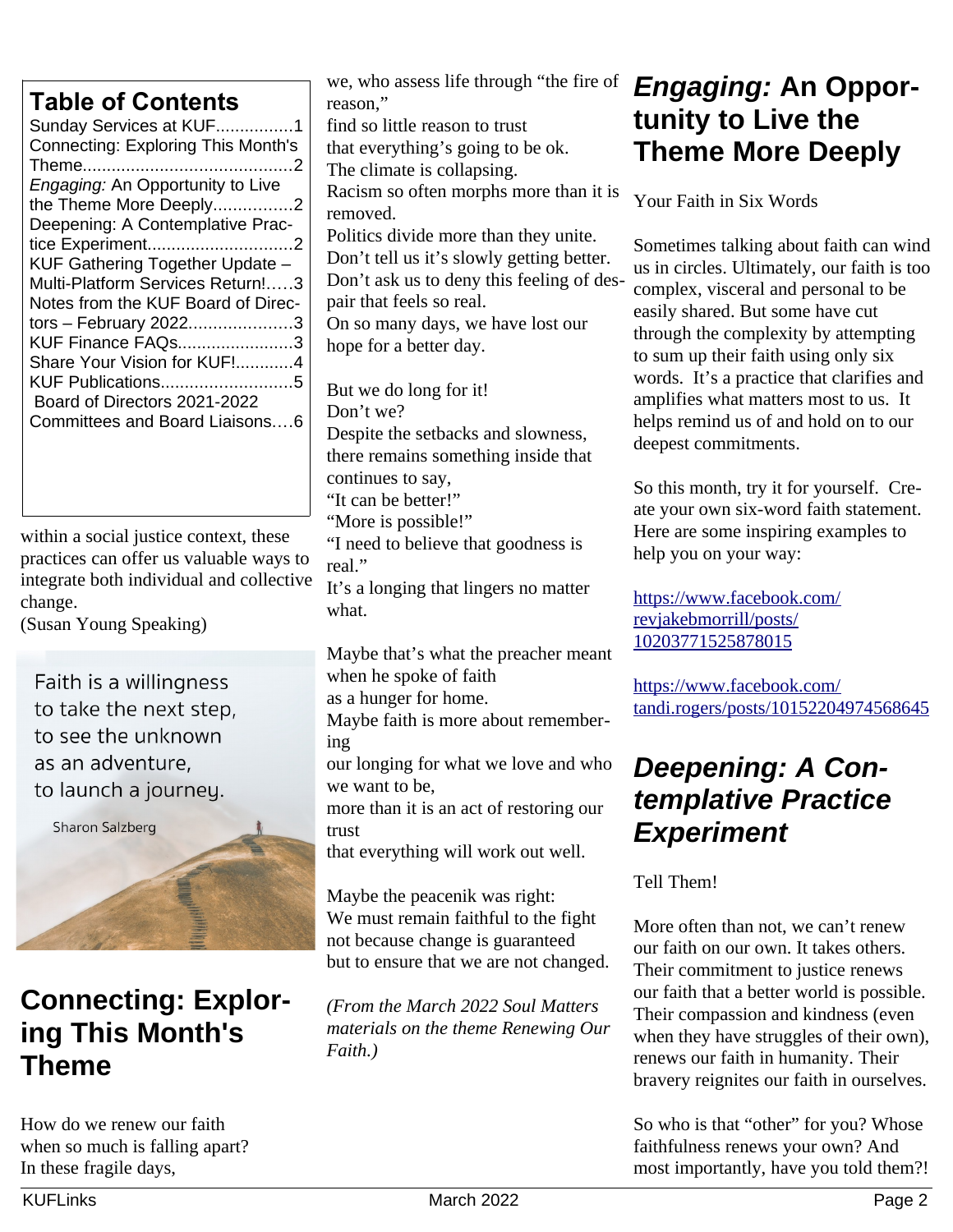That's exactly what this exercise is all about: telling them!

Why is that so important? Well, simply put, telling them they sustain your faithfulness helps them sustain theirs. It keeps them going. It's a gift to them. A gift that honors the gift they gave you.

So get busy. Do it in a letter. Or maybe over coffee. Or maybe even in some clever or playful way. Tell them their faith and faithfulness has sustained your own.

I love the recklessness of faith. First you leap, then you grow wings.

William Sloane Coffin



### <span id="page-2-2"></span>**KUF Gathering Together Update – Multi-Platform Services Return!**

KUF will return to multi- platform services beginning March 6. As the province is changing requirements and are expected to release new regulations on March 1st, the exact details for being in-person will be posted after the March 2<sup>nd</sup> Board meeting.

# <span id="page-2-1"></span>**Notes from the KUF Board of Directors – February 2022**

I huge welcome and thank you to Rev. Linda and Kate Johnson for joining us during this sabbatical time. If you did not see the sabbatical pamphlet from the sabbatical team about all the details for February to May, please contact office@kuf.ca

As well, the Board would like to thank Charlene and Sarah for supporting and continuing our Craft and Chat group and the Seniors group. We would also like to thank the music committee who continue to create, develop, find, and share such amazing diverse music.

The constitution review group has been formed to look at our governing document to make sure it still fits us and follows the government regulations for non-profit organizations. Thank you to Joe and France who will be joining Cindy in this work.

Our Canadian Police Information Centre check policy has been updated to include becoming a policy agency (can do CPICs fully online now) and to ask all CPICs to include the vulnerable sector check. Did you know that KUF pays for any CPICs we require of our volunteers?

Our loose change charities, Seed Change and Sexual Assault Centre Kingston each recieved a donation for just over \$300 from us, as well the mitten tree drive for Martha's Table was a donation of \$270. Amazing and thank you to everyone who gave financially.

Our Visioning process will start in February and the Board is hoping that all members will be able to join in the conversations spread over the next few

months. A final report of information and actions will be created, with the Board looking forward to using this to start planning and visioning for the following year and into the future.

Cindy Dunning, President of the KUF Board

# <span id="page-2-0"></span>**KUF Finance FAQs**

The following is a series of Finance FAQs that originally ran in MiniLinks over the month of February, talking about the details of our financial statements, so that we can all better understand our financial position. Even though we usually cover our expenses and occasionally have a surplus, our spending is based on the bare minimum for function. We have trimmed committees and other areas to make our finances work. Many of our regular expenses are covered by members (ex. OWL trainers pay for their own training, RE scrounges for supplies to keep costs down, etc.) and many of our projects simply aren't done because we do not have the money (ex. Renovation of the building, decorating, youth group support, etc). We have no reserve for emergencies (ex. the roof.)

### **The Mortgage:**

KUF has a mortgage, secured by the building, for \$298,496.95 as of 31 December 2021. Every month we make a payment to the bank composed of interest owed to the bank for the purpose of using their money, and a portion of the principle that we borrowed when we took out the mortgage in order to buy the building.

Annually, we pay out approximately \$39,263. In 2021, that was 16% of our income. At present, we are on track to pay off our mortgage in approximately 10 years.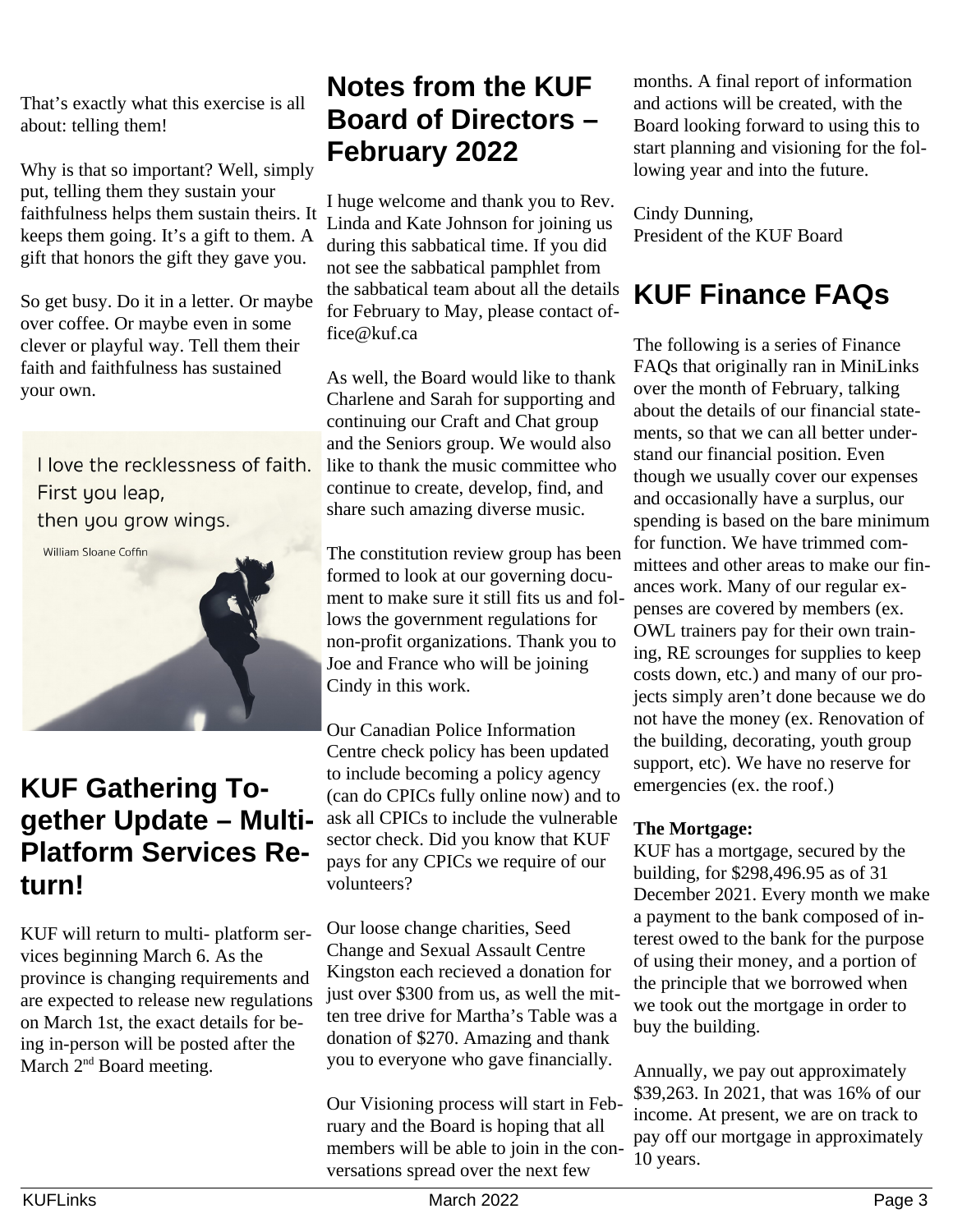#### Asset value and financial statements: custodial (6,837), snow removal

When you look at the KUF financial statements, you will see on the Balance Sheet numbers stating the value of our assets. Our largest asset is our building. Combined with that initial purchase are the solar panels, the sign, and the land for a total of \$1,483,193. This is not what the asset is worth. This is what we paid for it.

In our recent talks about acquiring another building, we heard various numbers tossed around by members and real estate agents. Some were quite inflated but the building is worth what someone will pay for it. We don't know what that number is at this point. What we do know is that we have invested \$1,483,193 of KUF money in our building.

#### **Solar panels:**

In 2013, KUF installed solar panels on our roof at the price of \$56,989. We also secured a bank loan to pay for a portion of the panels. In August 2021, someone paid off the remaining balance of the loan, approximately \$24,000. This was truly a spectacular gift.

Now, without a loan to pay, KUF is able to use the income generated by the solar panels for other expenses. In 2021, the income from the panels was \$5,755.

#### **Leasers:**

The businesses who use the front third of our building are called leasers. (Those who rent space for a one time event are called renters.) These businesses give us a payment each month which we use to pay off our mortgage and the related expenses. In 2021, the income from the leasers and the renters was \$61,545. The expenses related to the renting of the building were taxes

(9,882), utilities & insurance (10,877), (3,291) and maintenance (6,299), totaling \$37,186. The payments are also intended to cover our mortgage payments. They do not which means that we must pay the balance out of our regular income. In 2021, that amount was \$14,904.

# <span id="page-3-0"></span>**Share Your Vision for KUF!**

Visioning is defined as developing a plan for the future. Visioning is more than wishing and dreaming because it is a plan of action.

From February to May, the KUF Board will be leading the visioning process by looking backwards at our roots, looking at the present for our current existence, and then developing a plan for the dream of the future.

KUF Visioning has 3 parts: 1) Individual visioning – the Board asks each of your to vision for KUF using the workbook (which can be found by clicking here). Whether you have been here for 3 months or 30 years, you each have something to offer and dream for KUF.

2) Visioning Mini blocks – these are 10 minute blocks that will occur throughout the visioning months.

3) Visioning discussions – these are hour long discussions after service spread over the visioning months.

You are invited to participate in all or part of this visioning! If you cannot attend, please share your thoughts and ideas with Cindy Dunning. The Board will take the visioning results, develop a plan, and use it to take action to build, grow, and govern KUF.

Visioning Dates:

Mar. 27 - Visioning mini – dream of Sunday morning in 20 years – Visioning discussion - dream and action specifics about us

Apr. 10 - Visioning mini – why is KUF important in the community Visioning discussion – dream and action for us in the community

Apr. 24 - Visioning mini – living our mission

May 8 - Visioning mini – how to explain us to others

Visioning discussion – who are we?

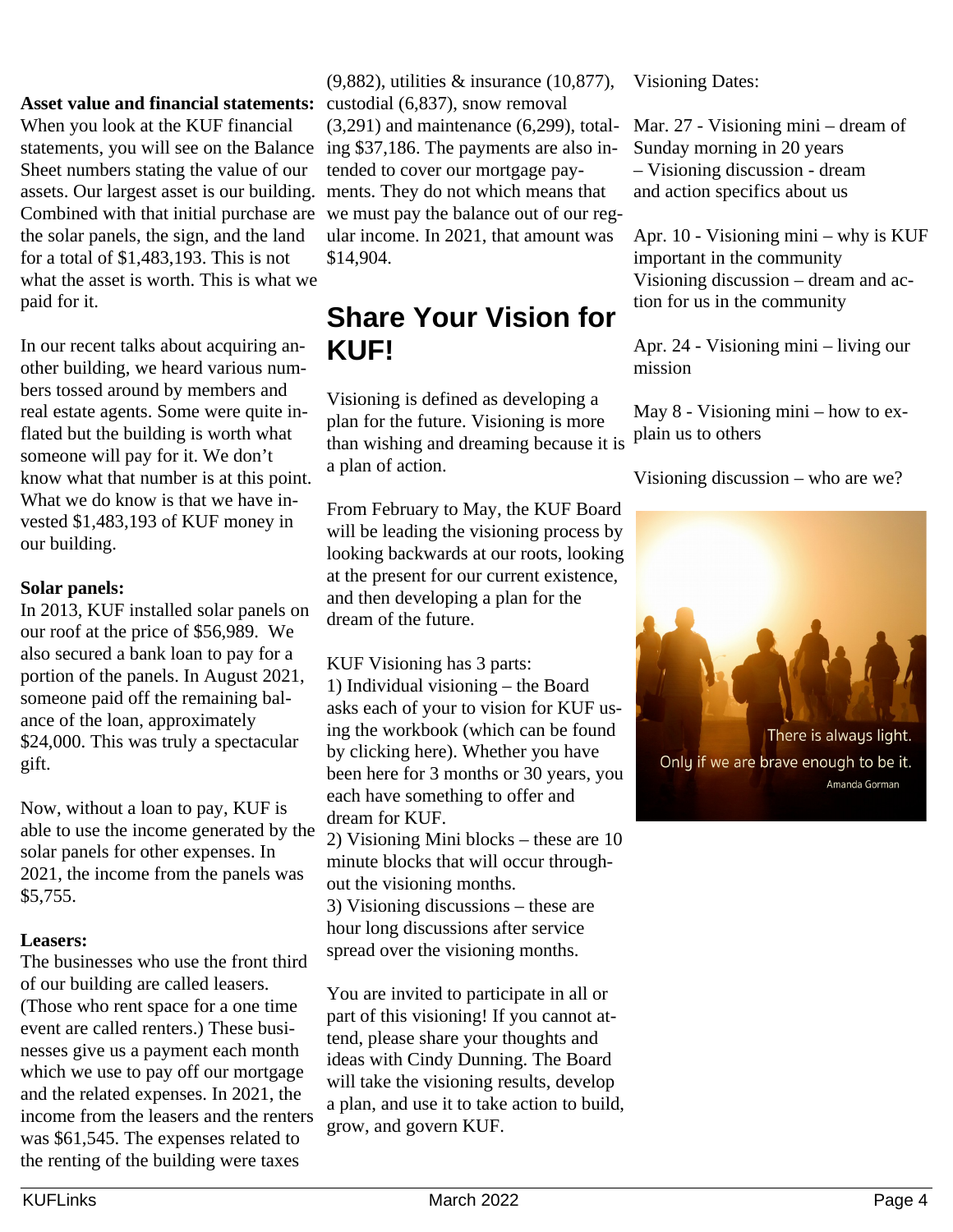### <span id="page-4-0"></span>**KUF Publications**

**KUFLinks:** The monthly newsletter. Please send submissions by the 20th of the month. It is usually published on or about the last Sunday of the month. Send submissions to [news@kuf.ca.](mailto:news@kuf.ca) Past issues of KUFLinks can be found on the KUF website, [http://www.kuf.ca,](http://www.kuf.ca/) by clicking on the "News" tab, and then the "Newsletter" page.

**MiniLinks:** A weekly reminder of upcoming events sent out by e-mail every Thursday as a supplement to the monthly KUFLinks. Send submissions to [news@kuf.ca.](mailto:news@kuf.ca)

**Website:** [www.kuf.ca.](http://www.kuf.ca/) To comment on website content, send an e-mail to news@kuf.ca.

**Facebook:** Be sure to share postings of However, Office Administrator Sean interest with your friends: [www.facebook.com/KingstonUnitarian](http://www.facebook.com/KingstonUnitarianFellowship) ing this time of suspended in-person **[Fellowship](http://www.facebook.com/KingstonUnitarianFellowship)** [www.facebook.com/KingstonUnitarian](https://www.facebook.com/KingstonUnitarianFellowshipChildrenRE) [FellowshipChildrenRE](https://www.facebook.com/KingstonUnitarianFellowshipChildrenRE)

**Calendar:** We constantly update the KUF calendar. For the most up-to-date snapshot of what's coming up at KUF, please go to the "News" tab at [http://www.kuf.ca](http://www.kuf.ca/) and click on the "Calendar" page.

If you use Google Calendar, you can also view KUF events on your own calendar. Check the instructions on the "Calendar" page on the KUF website.

**KUF Admin Office:** There are currently no in-person gatherings scheduled at Unitarian Place, and the Admin Office here at KUF currently remains closed for in person meetings and appointments to help limit the risk of spreading COVID-19 in Kingston and the KUF community.

Fenlon is still available via e-mail durservices and meetings. Administrative comments and queries, as well as any questions about what's going on in the KUF community and how to stay connected in these trying times, can be sent to [office@kuf.ca](mailto:office@kuf.ca)

**Lay Chaplains:** Please refer our lay chaplains to your family and friends for weddings, memorials, and child namings.

For more information please go to the "Weddings" tab at [http://www.kuf.ca](http://www.kuf.ca/) or go to [https://www.kingstonweddingofficiant.](https://www.kingstonweddingofficiant.com/) [com](https://www.kingstonweddingofficiant.com/)